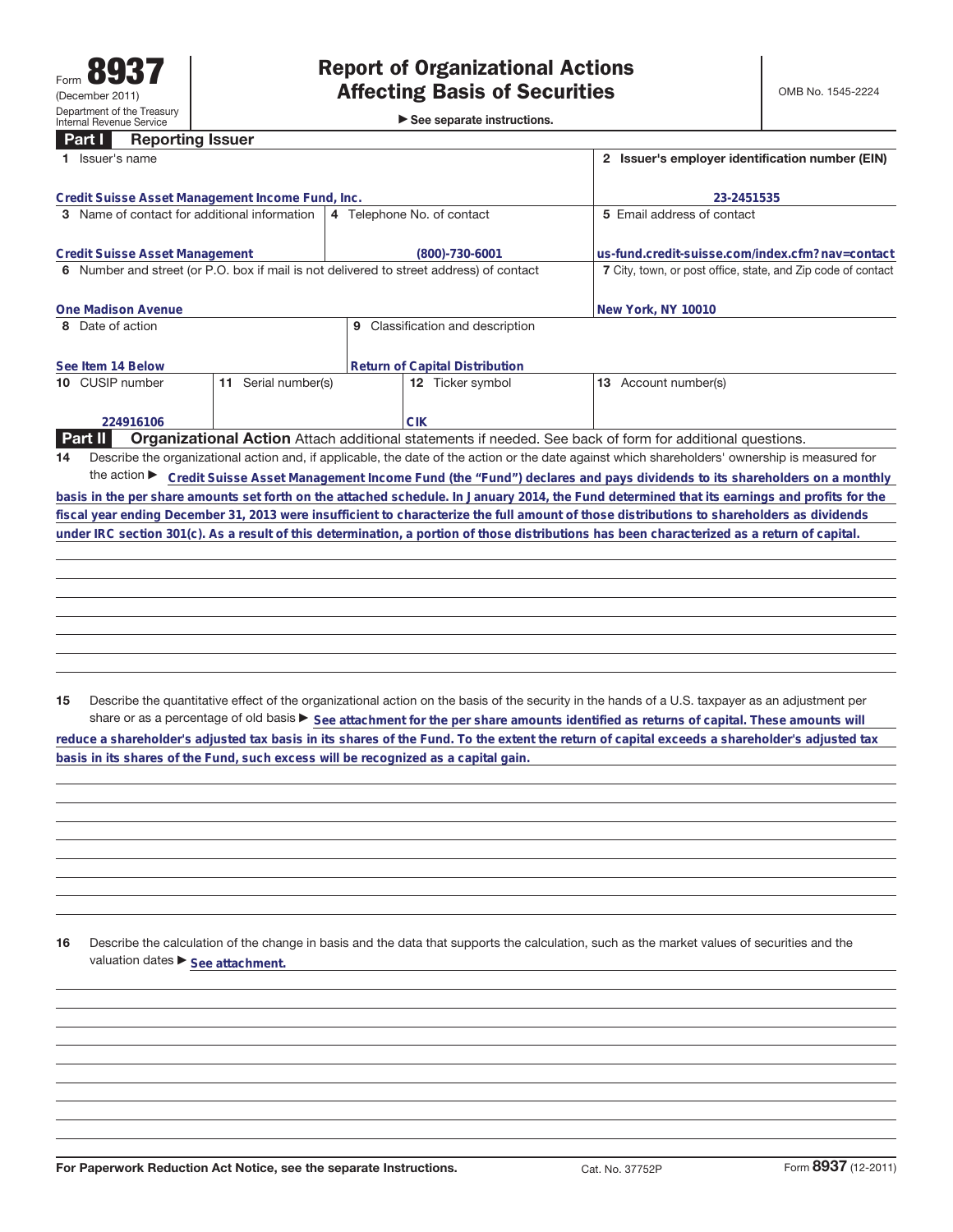| Part II     | <b>Organizational Action (continued)</b>                                                                                                                                                                                                                                                                                 |
|-------------|--------------------------------------------------------------------------------------------------------------------------------------------------------------------------------------------------------------------------------------------------------------------------------------------------------------------------|
|             |                                                                                                                                                                                                                                                                                                                          |
| 17          | List the applicable Internal Revenue Code section(s) and subsection(s) upon which the tax treatment is based ▶                                                                                                                                                                                                           |
|             | IRC Section 301(c)(2), Section 316(a), Section 316(b)(4)                                                                                                                                                                                                                                                                 |
|             |                                                                                                                                                                                                                                                                                                                          |
|             |                                                                                                                                                                                                                                                                                                                          |
|             |                                                                                                                                                                                                                                                                                                                          |
|             |                                                                                                                                                                                                                                                                                                                          |
|             |                                                                                                                                                                                                                                                                                                                          |
|             |                                                                                                                                                                                                                                                                                                                          |
|             |                                                                                                                                                                                                                                                                                                                          |
|             |                                                                                                                                                                                                                                                                                                                          |
|             |                                                                                                                                                                                                                                                                                                                          |
|             |                                                                                                                                                                                                                                                                                                                          |
|             |                                                                                                                                                                                                                                                                                                                          |
|             |                                                                                                                                                                                                                                                                                                                          |
|             |                                                                                                                                                                                                                                                                                                                          |
|             |                                                                                                                                                                                                                                                                                                                          |
|             |                                                                                                                                                                                                                                                                                                                          |
| 18          | Can any resulting loss be recognized? ▶ Not applicable.                                                                                                                                                                                                                                                                  |
|             |                                                                                                                                                                                                                                                                                                                          |
|             |                                                                                                                                                                                                                                                                                                                          |
|             |                                                                                                                                                                                                                                                                                                                          |
|             |                                                                                                                                                                                                                                                                                                                          |
|             |                                                                                                                                                                                                                                                                                                                          |
|             |                                                                                                                                                                                                                                                                                                                          |
|             |                                                                                                                                                                                                                                                                                                                          |
|             |                                                                                                                                                                                                                                                                                                                          |
|             |                                                                                                                                                                                                                                                                                                                          |
|             |                                                                                                                                                                                                                                                                                                                          |
|             |                                                                                                                                                                                                                                                                                                                          |
|             |                                                                                                                                                                                                                                                                                                                          |
|             |                                                                                                                                                                                                                                                                                                                          |
|             |                                                                                                                                                                                                                                                                                                                          |
|             |                                                                                                                                                                                                                                                                                                                          |
| 19          | Provide any other information necessary to implement the adjustment, such as the reportable tax year > The reportable year is fiscal year                                                                                                                                                                                |
|             | ending December 31, 2013.                                                                                                                                                                                                                                                                                                |
|             |                                                                                                                                                                                                                                                                                                                          |
|             |                                                                                                                                                                                                                                                                                                                          |
|             |                                                                                                                                                                                                                                                                                                                          |
|             |                                                                                                                                                                                                                                                                                                                          |
|             |                                                                                                                                                                                                                                                                                                                          |
|             |                                                                                                                                                                                                                                                                                                                          |
|             |                                                                                                                                                                                                                                                                                                                          |
|             |                                                                                                                                                                                                                                                                                                                          |
|             |                                                                                                                                                                                                                                                                                                                          |
|             |                                                                                                                                                                                                                                                                                                                          |
|             |                                                                                                                                                                                                                                                                                                                          |
|             |                                                                                                                                                                                                                                                                                                                          |
|             |                                                                                                                                                                                                                                                                                                                          |
|             |                                                                                                                                                                                                                                                                                                                          |
|             | Under penalties of perjury, I declare that I have examined this return, including accompanying schedules and statements, and to the best of my knowledge and<br>belief, it is true, correct, and complete. Declaration of preparer (other than officer) is based on all information of which preparer has any knowledge. |
|             |                                                                                                                                                                                                                                                                                                                          |
| <b>Sign</b> |                                                                                                                                                                                                                                                                                                                          |

| Here                           | Signature $\blacktriangleright$                                                 | Date $\blacktriangleright$<br>Title $\blacktriangleright$                                                                         |           |                                         |
|--------------------------------|---------------------------------------------------------------------------------|-----------------------------------------------------------------------------------------------------------------------------------|-----------|-----------------------------------------|
|                                | Print your name $\blacktriangleright$ A signed copy is maintained by the issuer |                                                                                                                                   |           |                                         |
| <b>Paid</b><br><b>Preparer</b> | Print/Type preparer's name                                                      | Preparer's signature                                                                                                              | Date      | <b>PTIN</b><br>Check  <br>self-employed |
| <b>Use Only</b>                | Firm's name $\blacktriangleright$                                               | Firm's $EIN$ $\blacktriangleright$                                                                                                |           |                                         |
|                                | Firm's address $\blacktriangleright$                                            |                                                                                                                                   | Phone no. |                                         |
|                                |                                                                                 | Send Form 8937 (including accompanying statements) to: Department of the Treasury, Internal Revenue Service, Ogden, UT 84201-0054 |           |                                         |
|                                |                                                                                 |                                                                                                                                   |           |                                         |